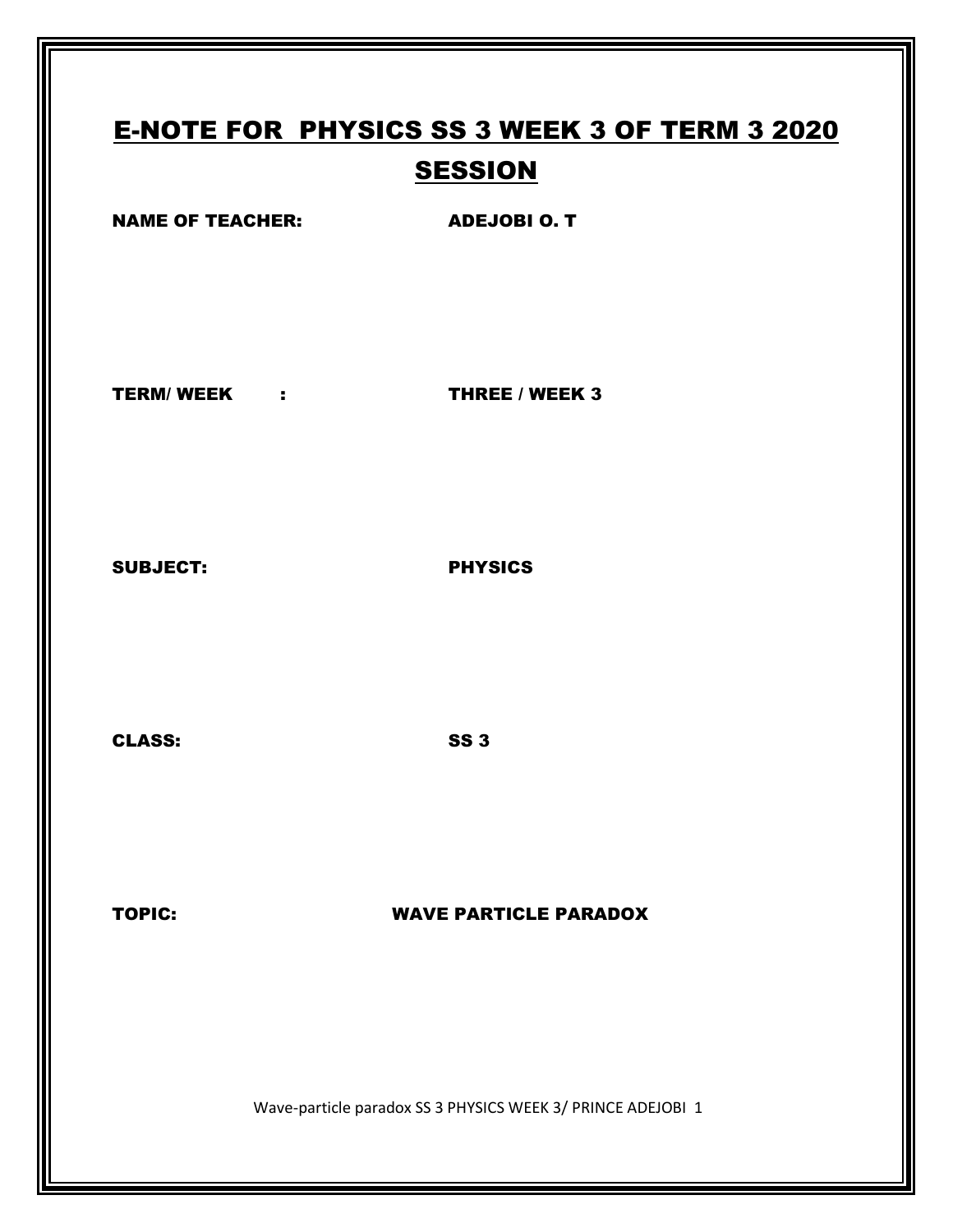### WAVE PARTICLE DUALITY OF MATTER

This statement implies that matter can exist as wave or as particle but not as the two simultaneously. This means that matter can behave at one time as wave and at another time as particle. There are various evidences and properties that show the behavior of matter in this manner; The following properties of matter shows its behaviors as a particle, Particle nature such as

- 1 Photo-electricity/ photoelectric effect
- 2 Compton effect
- 3 momentum
- 3 radiation of energy from hot bodies
- 4 emission and absorption of light.
- 5 thermionic emission .

The following properties of matter shows its behavior as wave, these are:

- 1 reflection
- 2 refraction
- 3 diffraction
- 4 interference
- 5 polarization

The two aspects , waves and particle are linked through the two relations

 $E = hf$ &  $p = h/\lambda$ 

 $λ = h/mv$ 

Where;  $E = energy of the particle$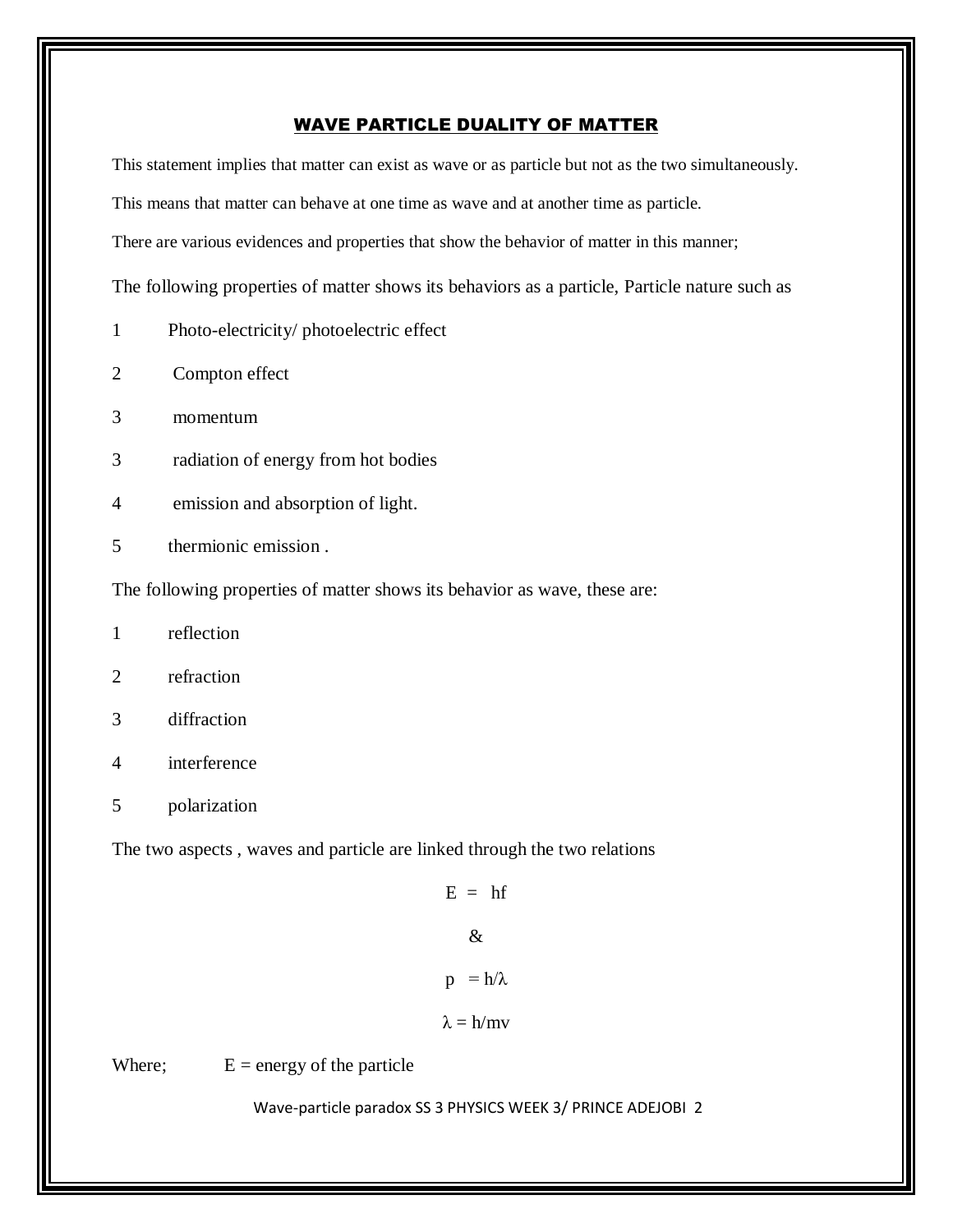- $P =$  momentum of the particle.
- h = planck's constant =  $6.63 \text{ X } 10^{-34} \text{Js}$

 $m =$  mass of the particle

 $v =$  velocity of the particle

# THE UNCERTAINTY PRINCIPLE

In general, the process of making a measurement tends to alter the quantity being measured. This is very much pronounced in very small scales such as the atomic and the nuclear scales. From the uncertainty principle, it is very impossible to make a precise measurement of both the position (x) and the momentum (p) of a particle simultaneously.

In fact the more precisely the location of the particle has to be specified , the more uncertainty is introduced into the determination of its momentum and conversely too.Any such measurement have inbuilt uncertainties. ∆x in the position and ∆p in the momentum. Such measurements can only be expressed as probabilities.

Heisenberg showed that

 $\Delta x \cdot \Delta p \geq h$  $Δx$  .  $Δv$   $≥$  h  $\Delta E$  .  $\Delta t \geq h$ 

Hence  $\Delta E$ ,  $\Delta t$ ,  $\Delta p$  and  $\Delta x$  are the uncertainty in the energy, time, momentum and position measurements.

- 1 Momentum and position
- 2 Energy and time
- 3 position and velocity,

Are all known as **COMPLEMENTARY VARIABLES.**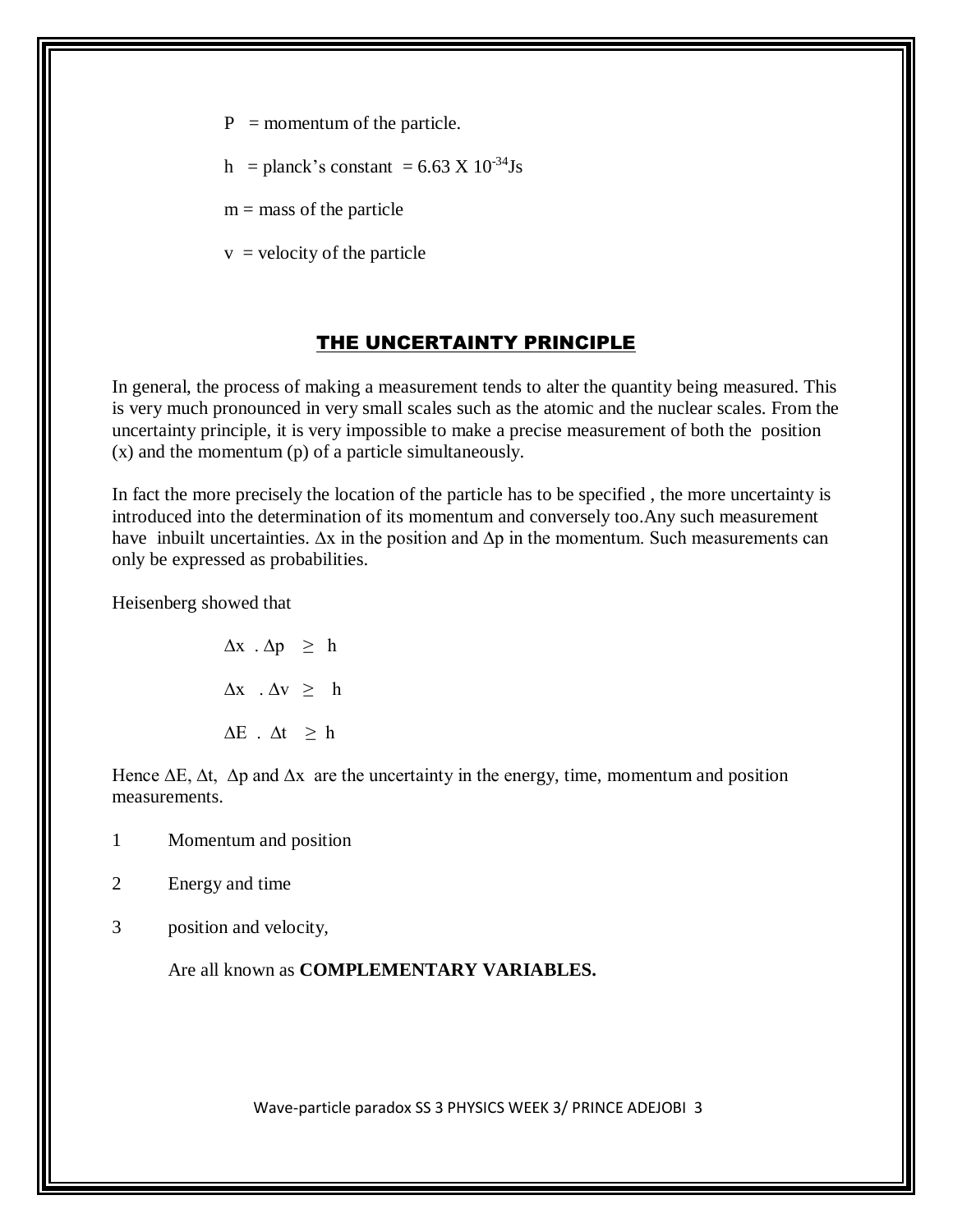# HEISENBERG UNCERTAINTY PRINCIPLE

" States that it is impossible to know accurately, the exact position and momentum of a particle simultaneously. The uncertainty in the momentum multiplied by the uncertainty in the position is approximately equals the Planck's constant, h"

Note

Because of the extremely small value of h  $(6.63X10^{-34}$ Js) the uncertainty principle is of no consequence for objects above atomic sizes.

# PHOTOELECTRIC EFFECT AND EINSTEIN EQUATION

Electrons are ejected from a metal surface when electromagnetic radiation of sufficient frequency falls on a metal. A metal emits electrons provided that the wavelength of the radiation is less than a certain value. If the wavelength is too long, the electrons will not be emitted no matter the intensity and duration of the radiation. For example, when ultraviolet radiation of a particular frequency and wavelength falls on zinc, electron are emitted by the zinc atom.

**PHOTOELECTRICITY**: can be defined as the emission of electrons from ametal plate when it is illuminated by light of appropriate wavelength and frequency.

The maximum kinetic energy of the emitted electrons depends only on the frequency or wavelength of the incident light and not the intensity of the light beam.

# **WORK FUNCTION (W0)**

This is the minimum energy needed to pull out an electron from the surface of a metal.

# **THRESHOLD FREQUENCY (f0)**

This is the minimum frequency that must be exceeded for an electron emission to occur